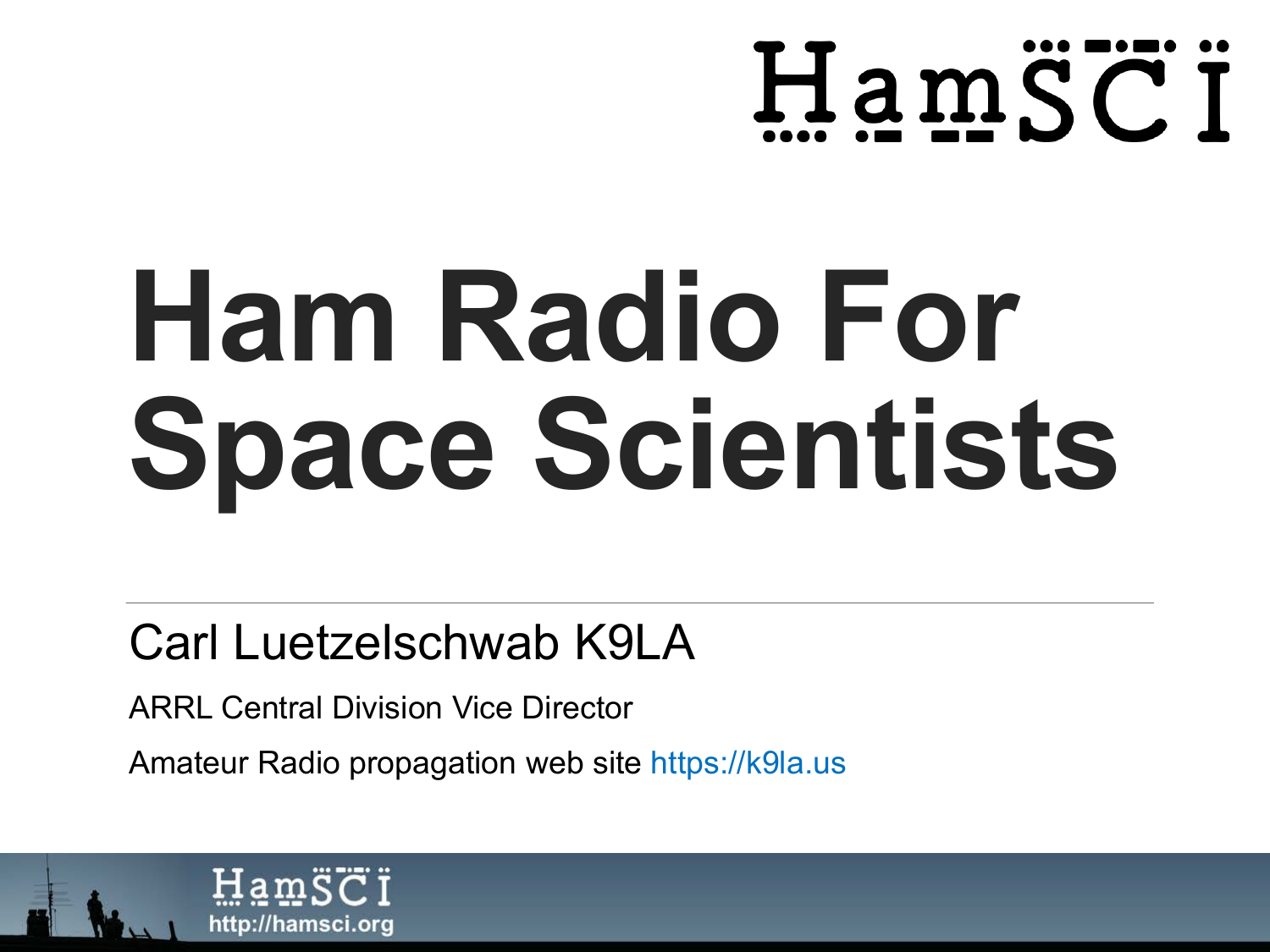#### **Agenda**

- I. Amateur radio the early years
- II. The Radio Act of 1912
- III. Contribution to propagation science
- IV. Collaboration with the scientific community
- V. Areas of interest needing research

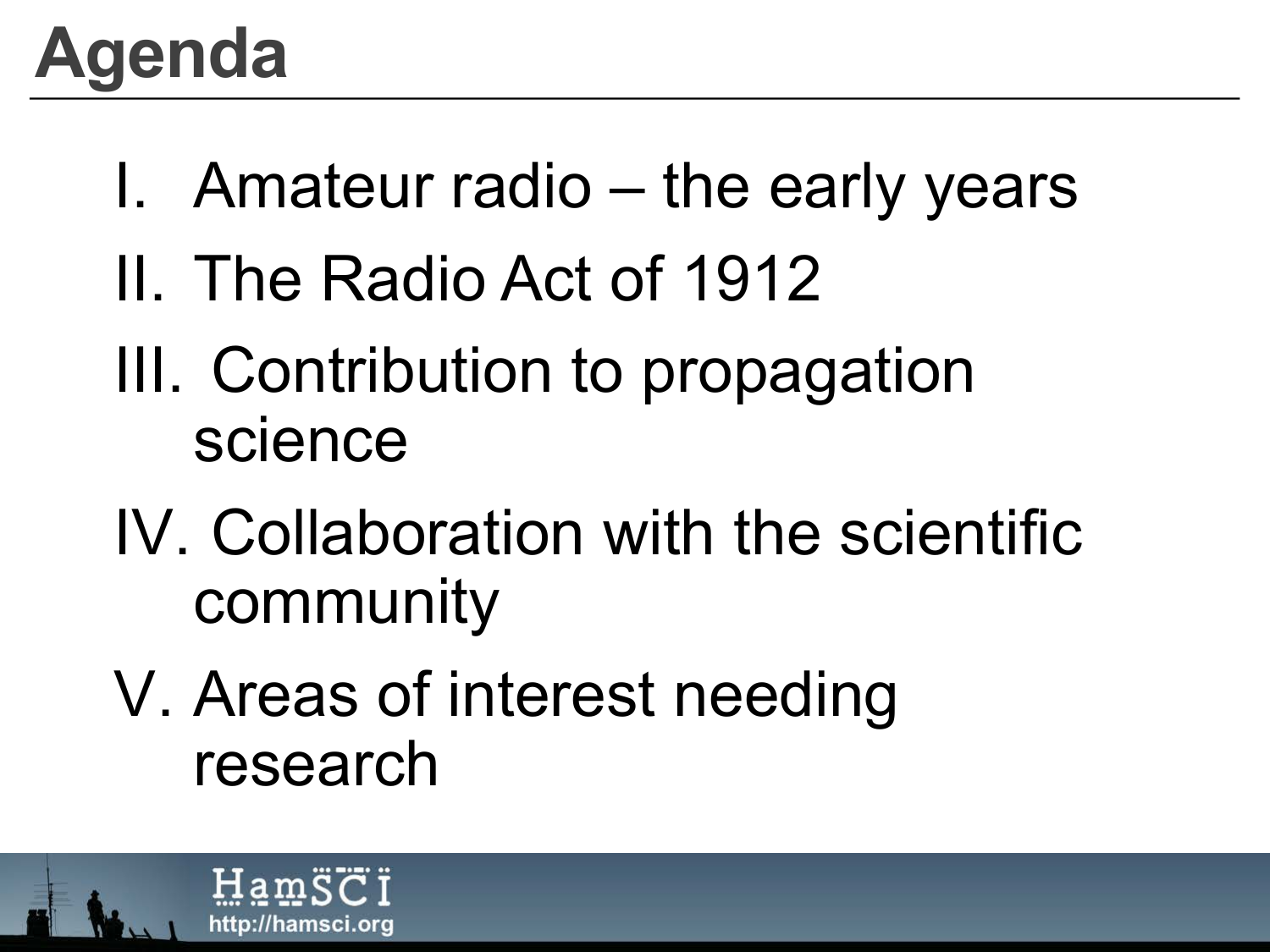## **Amateur Radio – the Early Years**

- After Marconi's feat in 1901, many private radio operators put together stations using spark gap transmitters
- A spark gap transmitter spectrum is very broad



x-axis is 2-22 MHz

• Complaints received of interference to commercial and military communications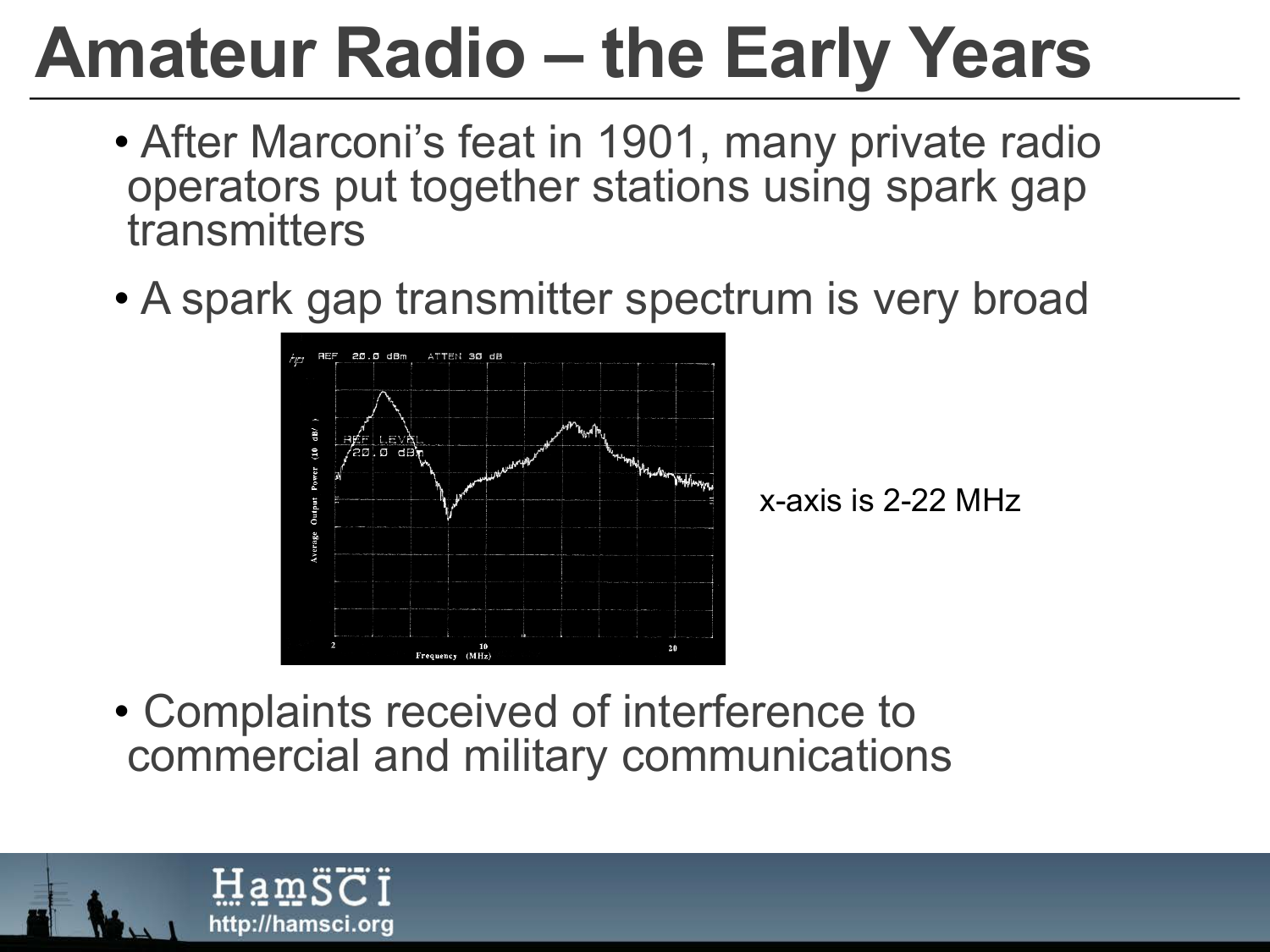# **The Radio Act of 1912**

- Private radio operators must be licensed
- Limited to 1 kW
- No more operation in the "prime" wavelengths of 1000 to 200 meters (300 KHz to 1.5 MHz)
- Moved to wavelengths shorter than 200 meters (frequencies greater than 1.5 MHz)
- 200 meters and shorter were considered a "wasteland" due to being limited to line-of-sight
- Amateur Radio operators (hams) developed a "we'll show them" attitude
- And we certainly did!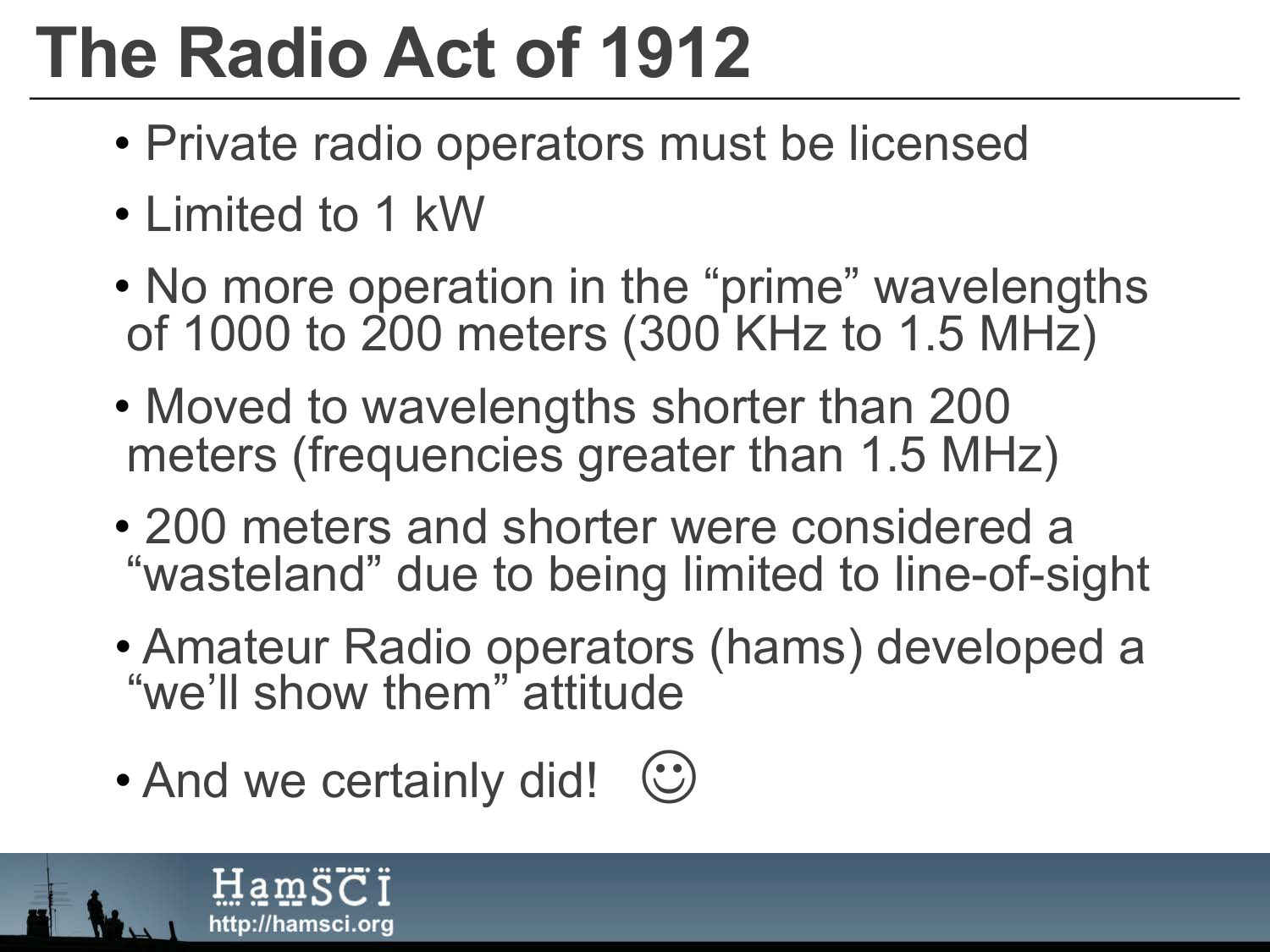#### **What Did Hams Offer?**

• Radio stations



- Basic understanding of "radio" and "propagation"
- Large numbers 46,000 in 1936
- Wide geographic coverage both domestic and overseas

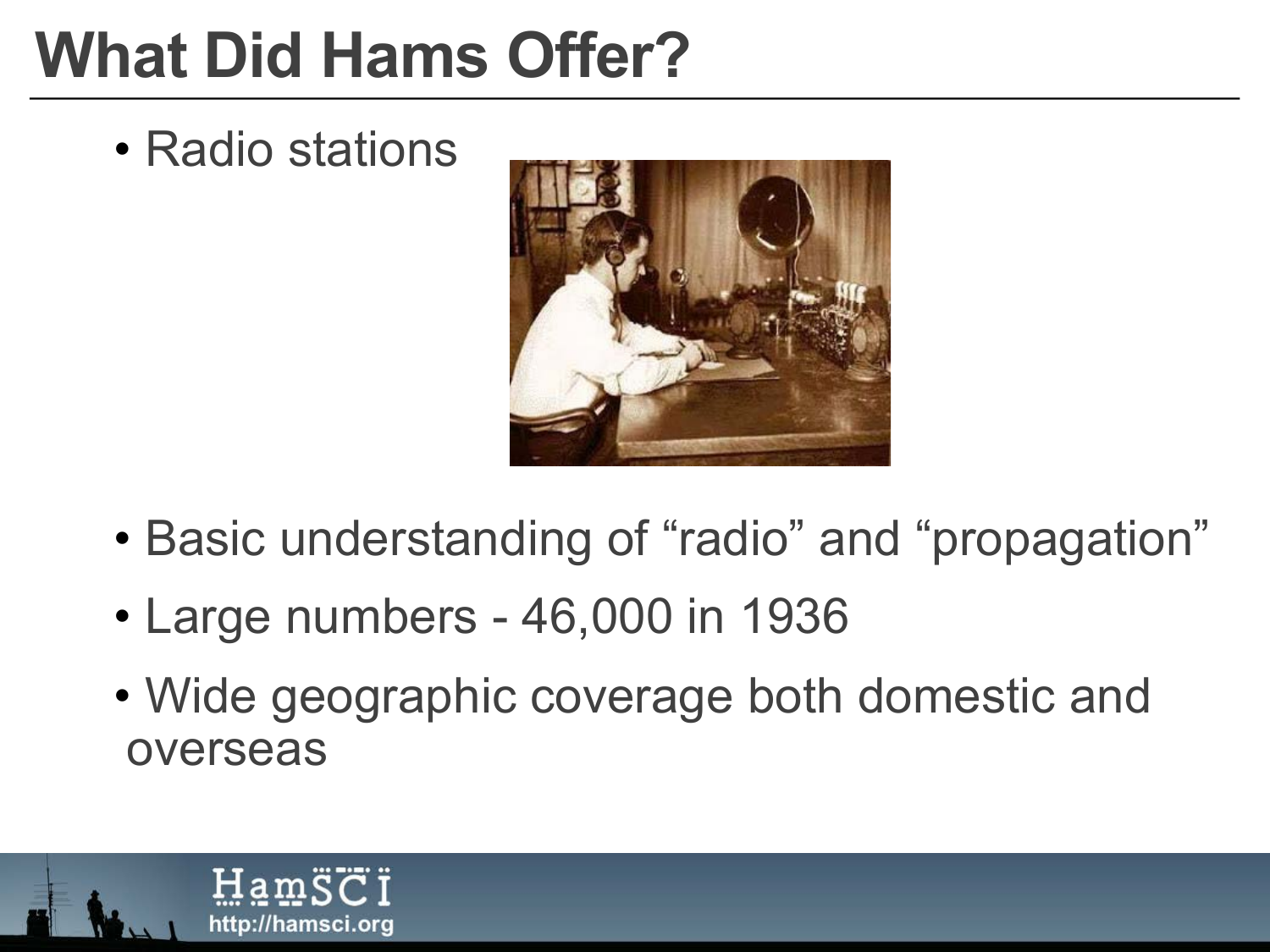#### **The Role of Hams**

- Hams were considered to be "observers"
- Scientists were considered to be "theorists"
- But just like today, there were hams who were scientists –<br>and scientists who were hams
- Nowadays our bands are from 2200m (136 KHz) to 2m (145 MHz) and above
- Approximately 800,000 hams in the US
- Over 1.2 million outside the US

HamSCI http://hamsci.org

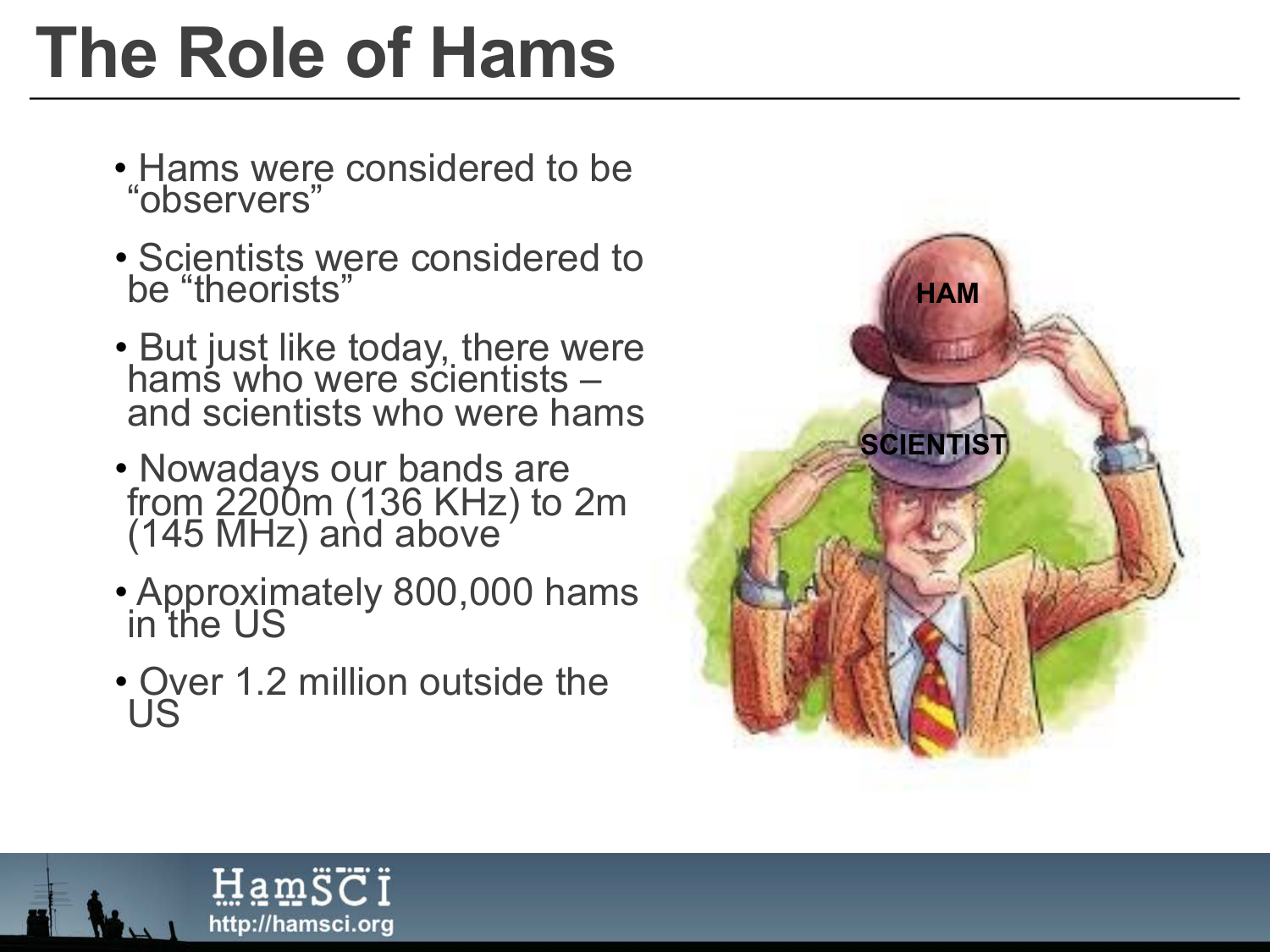## **Pop Quiz !**



#### What 1938 movie was this from? hint: the main character is the girl on the right

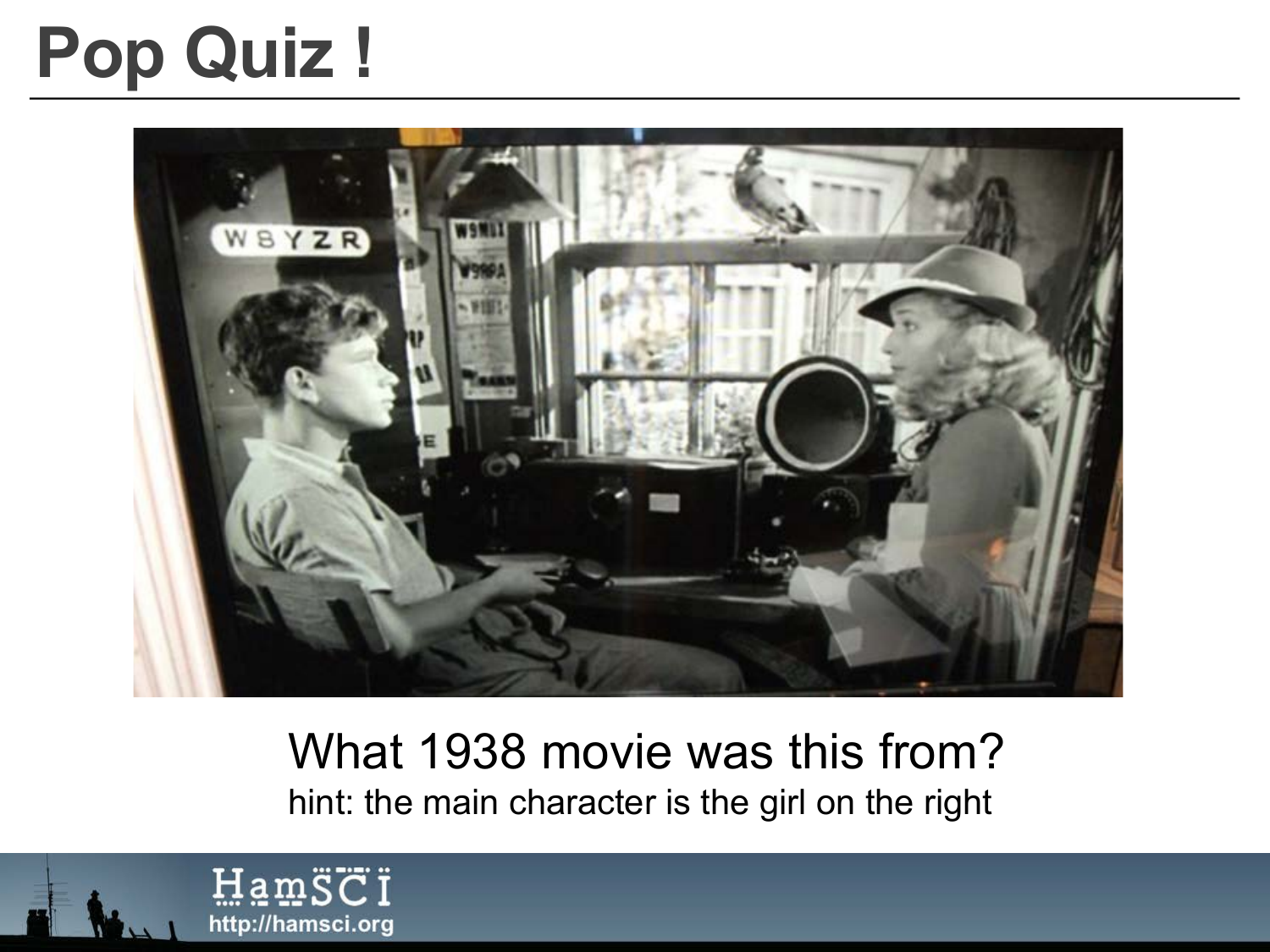- TEP (trans-equatorial propagation)
- Discovered as a result of an August 1947 QSO between XE1KE and LU6DO on 50 MHz
- MUF (maximum useable frequency) too low for normal F2 region propagation
- First theoretical explanation by ZE2JV in the December 1959 QST
- Picture of TEP mechanism by 5B4WR in the April 1963 QST

Hamsci

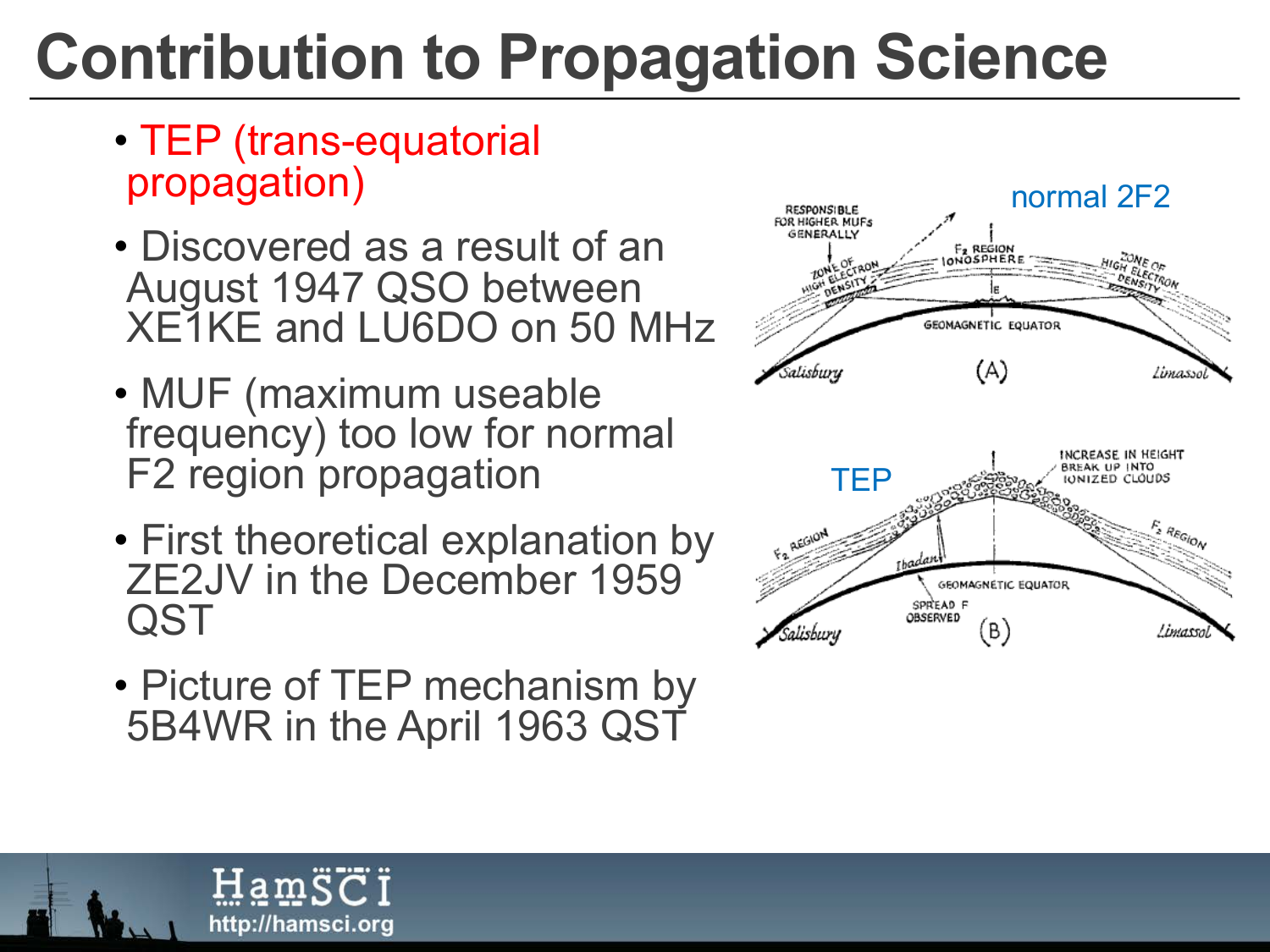- LDEs (long delayed echoes)
- First reported on PJCC in Eindhoven on 9.55 MHz during the summer of 1927
- Delay about 3 seconds much greater than RTW echoes
- Article by Villard W6QYT in May 1969 QST
- 46 observations listed in the February 1970 QST – again, much more than RTW echoes
- Many more reports followed

Hamsci

- Slow group velocity when Fop  $=$  Fp
- Magnetospheric ducting by LA3ZA

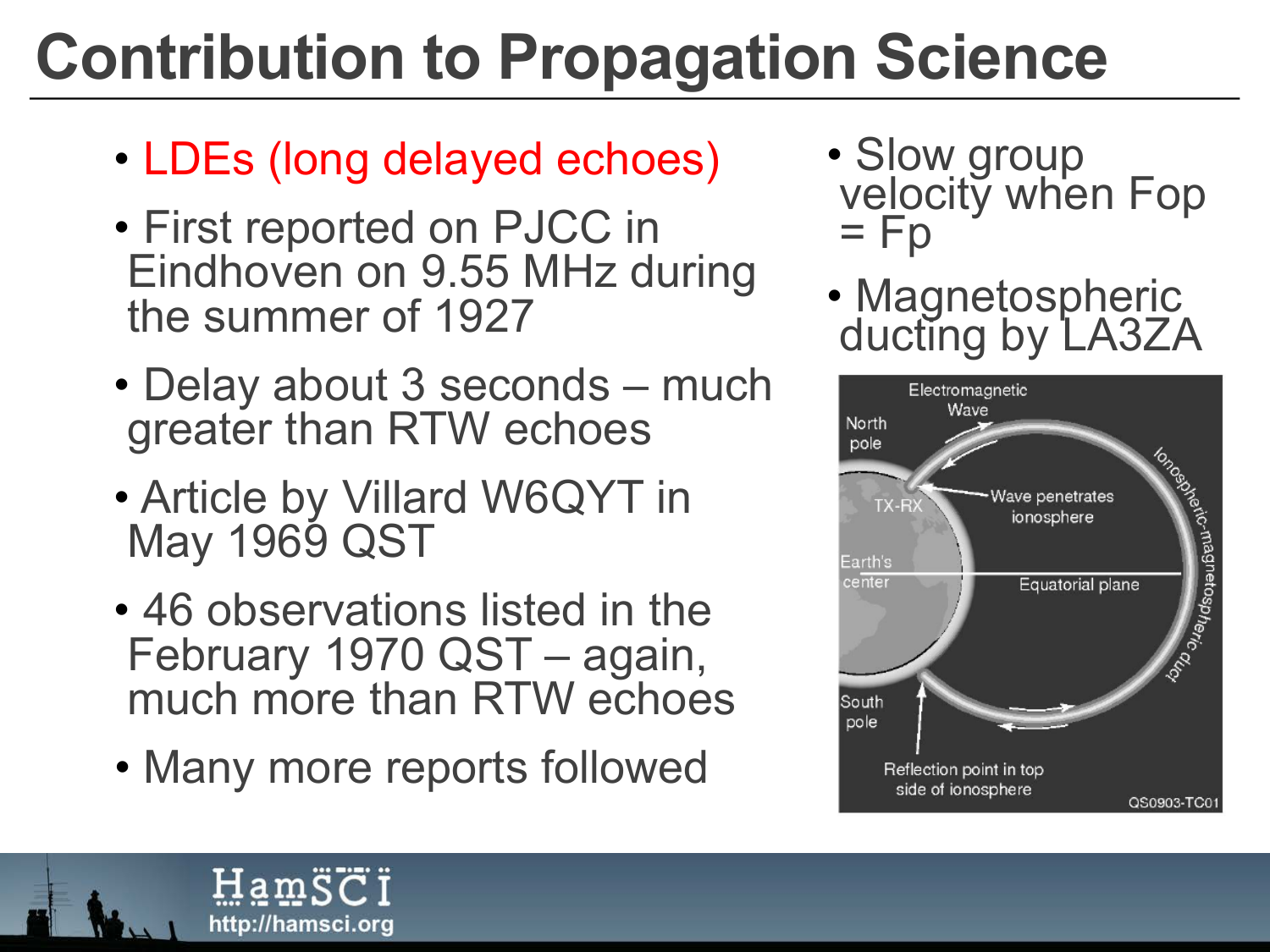- MINIMUF by K6GKU in the December 1982 QST
- First propagation prediction software to run on home PC
- Eliminated tedious manual predictions
- 80 BASIC program steps

HamSCT

http://hamsci.org

• Fit on a TI-59 calculator or a TRS-80 microcomputer

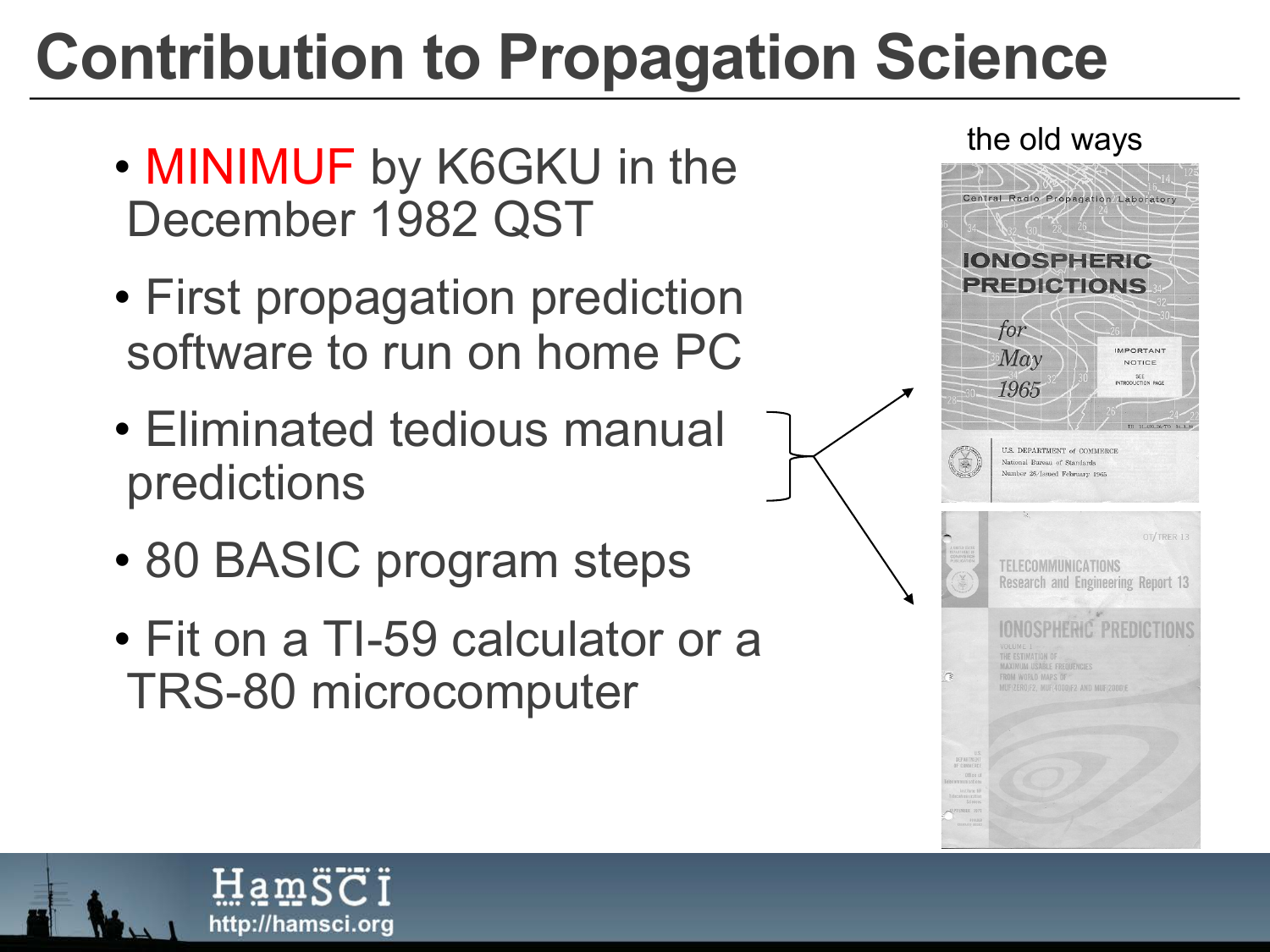- DXpeditions some hams like travelling to far away locations to contact other hams all over the world
- Over a 2-week period, tens of thousands of QSOs can be made all over the world on all HF bands
- The log can be analyzed
- Example: 10m QSOs from the January/February 2014 FT5ZM DXpedition<br>to Amsterdam Island in the southern Indian Ocean

HamSCI



- True great circle short path not available due to low MUFs
- Paths with high enough MUFs and skew point allow QSO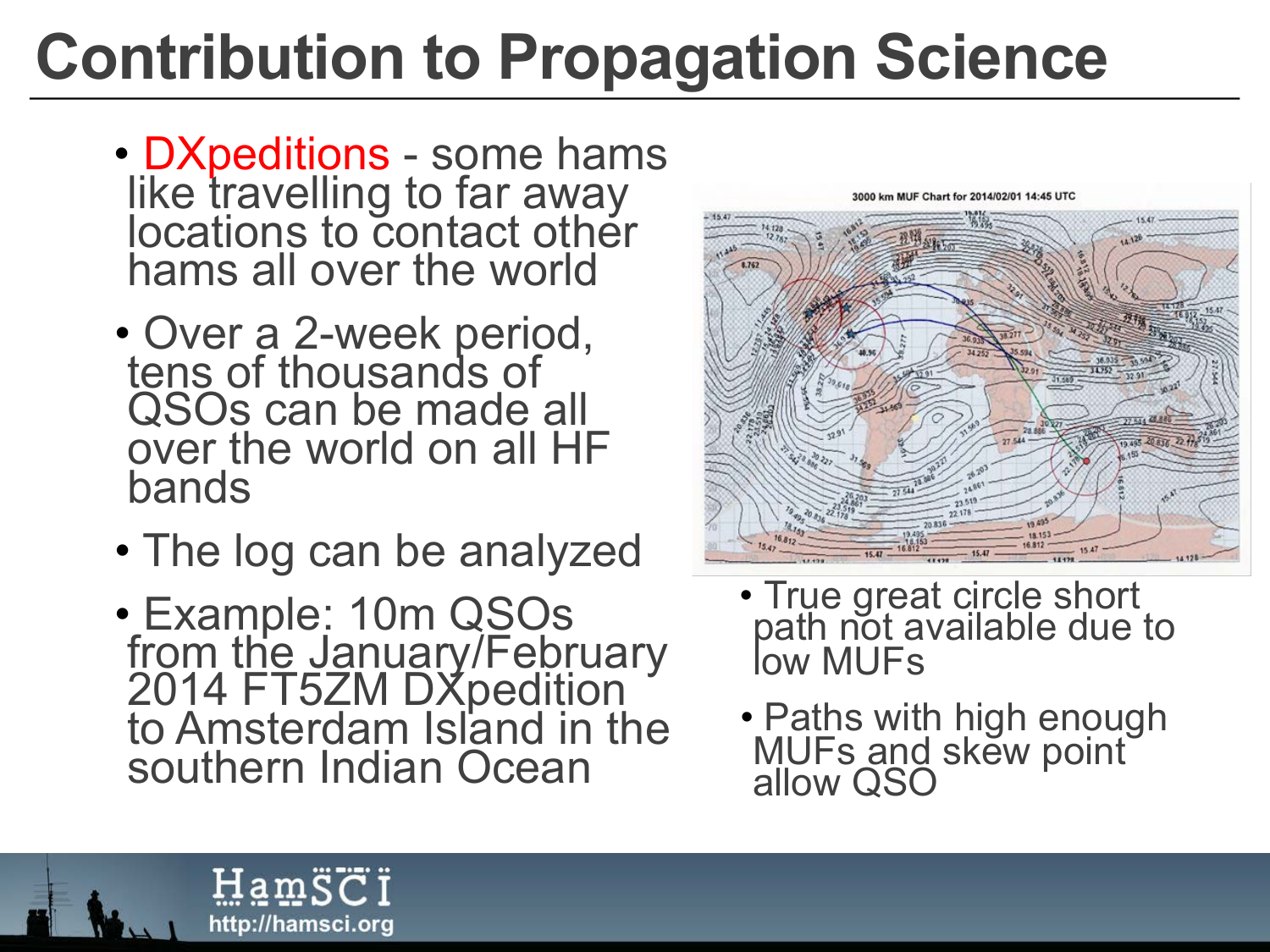- Bureau of Standards requested hams to participate in fading tests in the summer of 1920
- Example: spark gap<br>transmissions from 1AW in West Harford, CT to 20E in Freeport, NY and to 9ZJ in Indianapolis on<br>July 8, 1920



Transmission by IAW July 8, 1920.



HamSCI

http://hamsci.org

|           |                                                        |                                                                         | Date                                                                                                                                                                                                                                                               |
|-----------|--------------------------------------------------------|-------------------------------------------------------------------------|--------------------------------------------------------------------------------------------------------------------------------------------------------------------------------------------------------------------------------------------------------------------|
|           |                                                        |                                                                         |                                                                                                                                                                                                                                                                    |
|           |                                                        |                                                                         |                                                                                                                                                                                                                                                                    |
|           |                                                        |                                                                         |                                                                                                                                                                                                                                                                    |
|           |                                                        |                                                                         | Wave length = m.                                                                                                                                                                                                                                                   |
|           |                                                        |                                                                         |                                                                                                                                                                                                                                                                    |
|           |                                                        |                                                                         | Calm<br>Light                                                                                                                                                                                                                                                      |
|           |                                                        |                                                                         | Hedium                                                                                                                                                                                                                                                             |
|           | 33                                                     |                                                                         | Strong                                                                                                                                                                                                                                                             |
|           | а                                                      |                                                                         | Storm                                                                                                                                                                                                                                                              |
|           | 30                                                     |                                                                         |                                                                                                                                                                                                                                                                    |
| Lightning | W                                                      |                                                                         |                                                                                                                                                                                                                                                                    |
|           | {"static"} this date<br>Clasr Class<br>Cloudy<br>Slast | A. R. R. L. FADING RRFORT<br>Wind Direction:<br>$\mathbf{H}$<br>NБ<br>r | Receiving station call Location<br>General character of strays<br>the contract of the contract of the contract contract of the contract of<br>Pranenitting station call<br>Weather, wind direction, and strength, indicated by check mark below.<br>Wind Strength: |

SIGNAL STRENGTH RECORD. Indicate average strength for each latter by a check mark (v) in the proper square below



Fig. 9

Receiving Operator

standard fading report form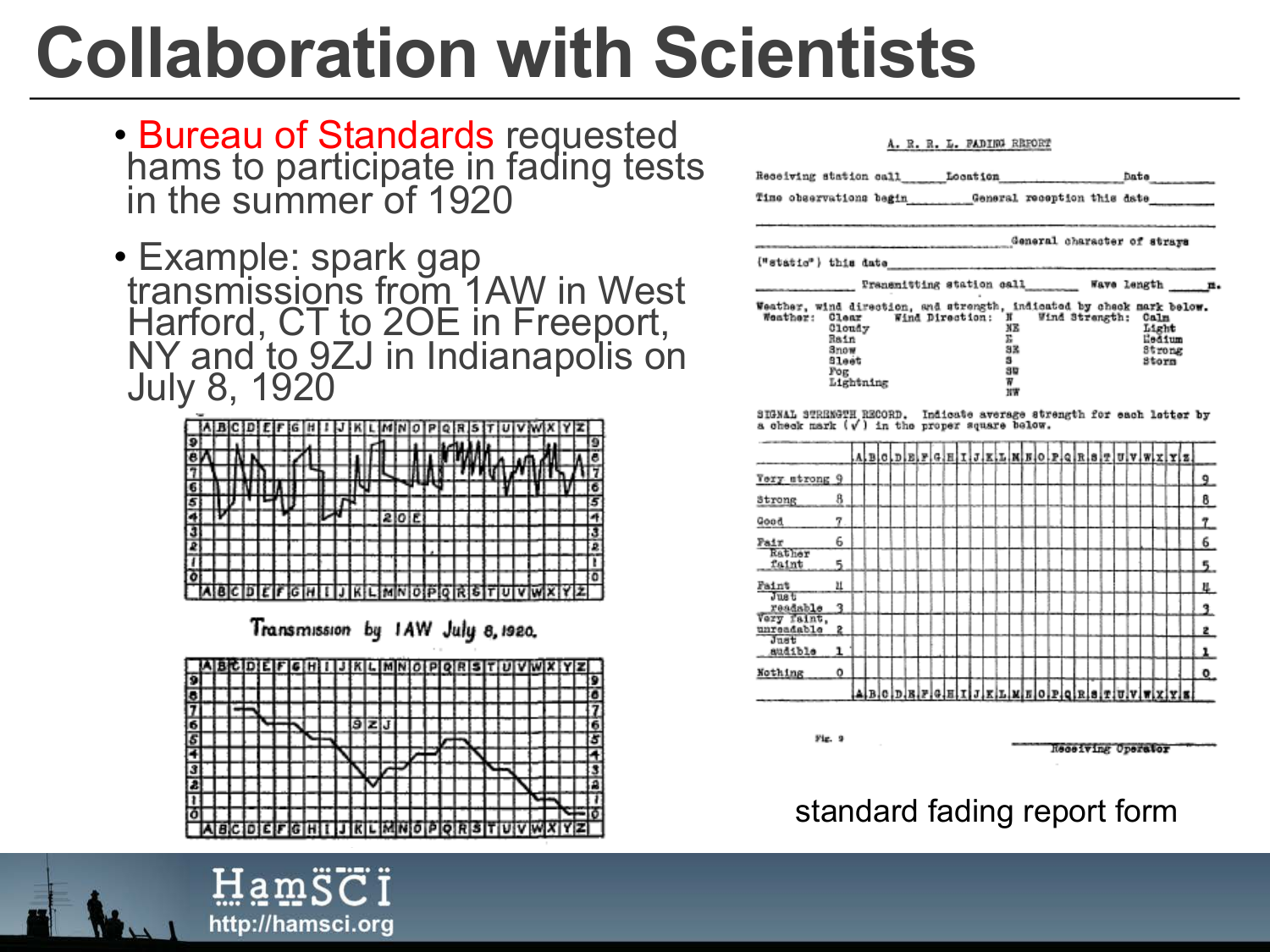- ARRL-IGY Propagation Research Project from July 1957 to December 1958
- Tied to earlier discovery of TEP
- Collected reports of possible 50 MHz, 144 MHz and 220 MHz ionospheric propagation
- Generated nearly 300,000 individual reports from nearly 600 observers in 50 countries
- Lots of sporadic E data showing motion of ionized patches

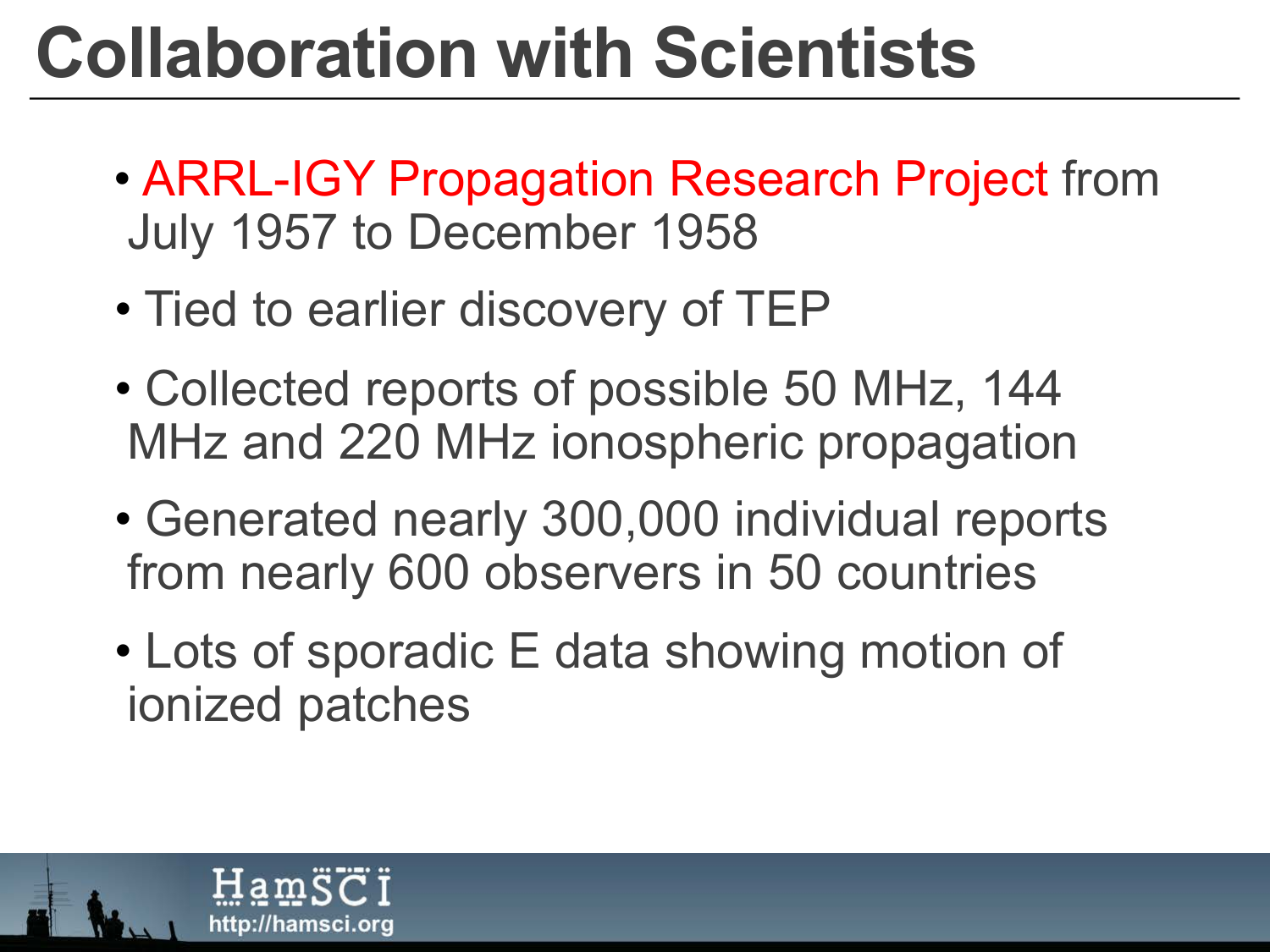- RBN (reverse beacon network)
- SDRs throughout the world to receive ham transmissions of specific format (CQ K9LA or TEST K9LA) – output is SNR
- Data for doing propagation studies (see next slide)
- Compare signal strengths of competitive stations



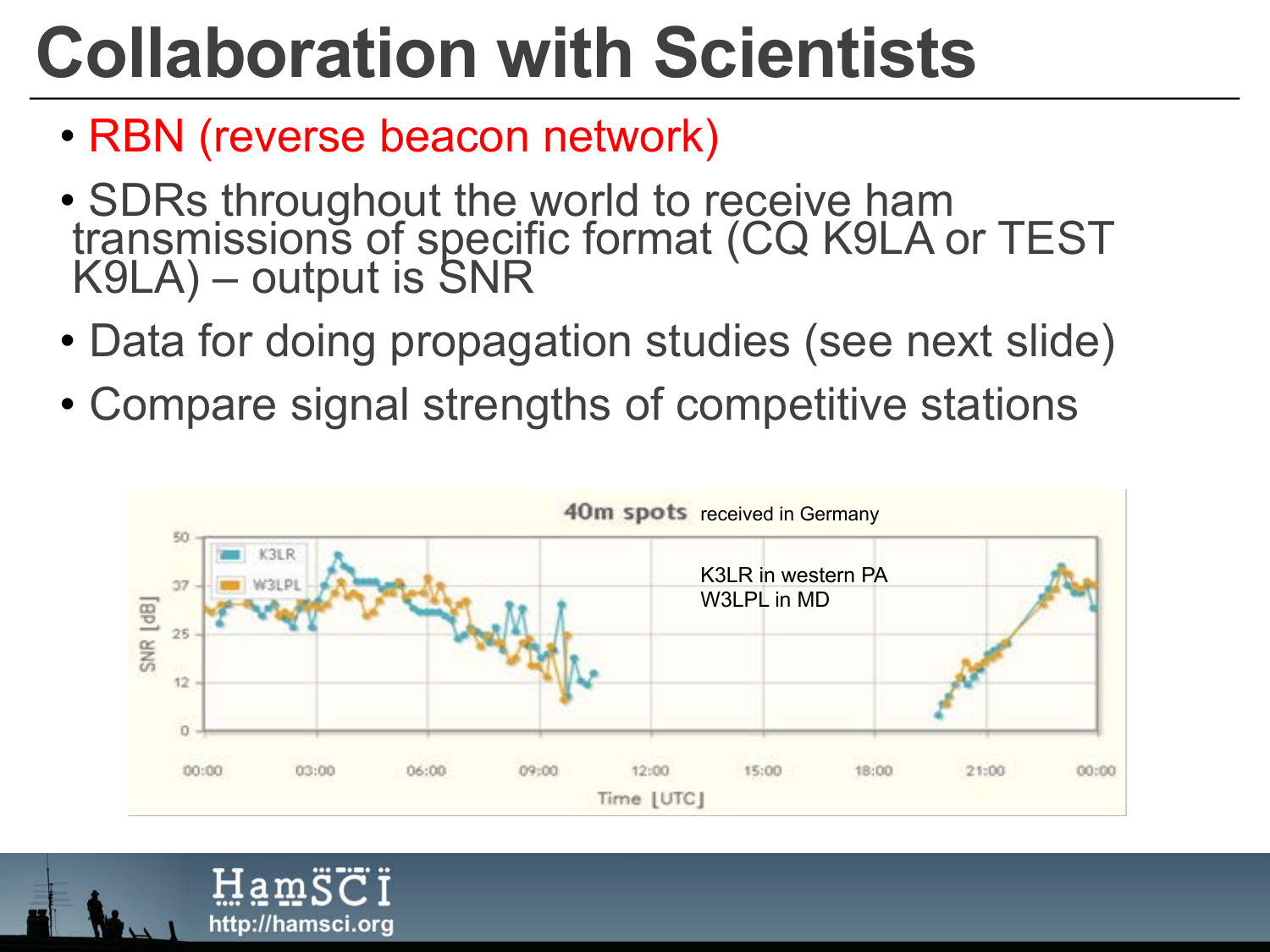- WSPRnet (weak signal propagation reporting network)
- Hams use K1JT's MEPT\_JT digital mode (Manned Experimental Propagation Transmission) to probe radio<br>frequency propagation conditions using very low power<br>transmissions



#### RBN and WSPRnet papers

- Frissell, et al, Ionospheric Sounding Using Real-Time Amateur Radio Reporting Networks, Space Weather 2014
- Frissell, et al, High-Frequency Communications Response to Solar Activity in September 2017 as Observed by Amateur Radio Networks, Space Weather 2019

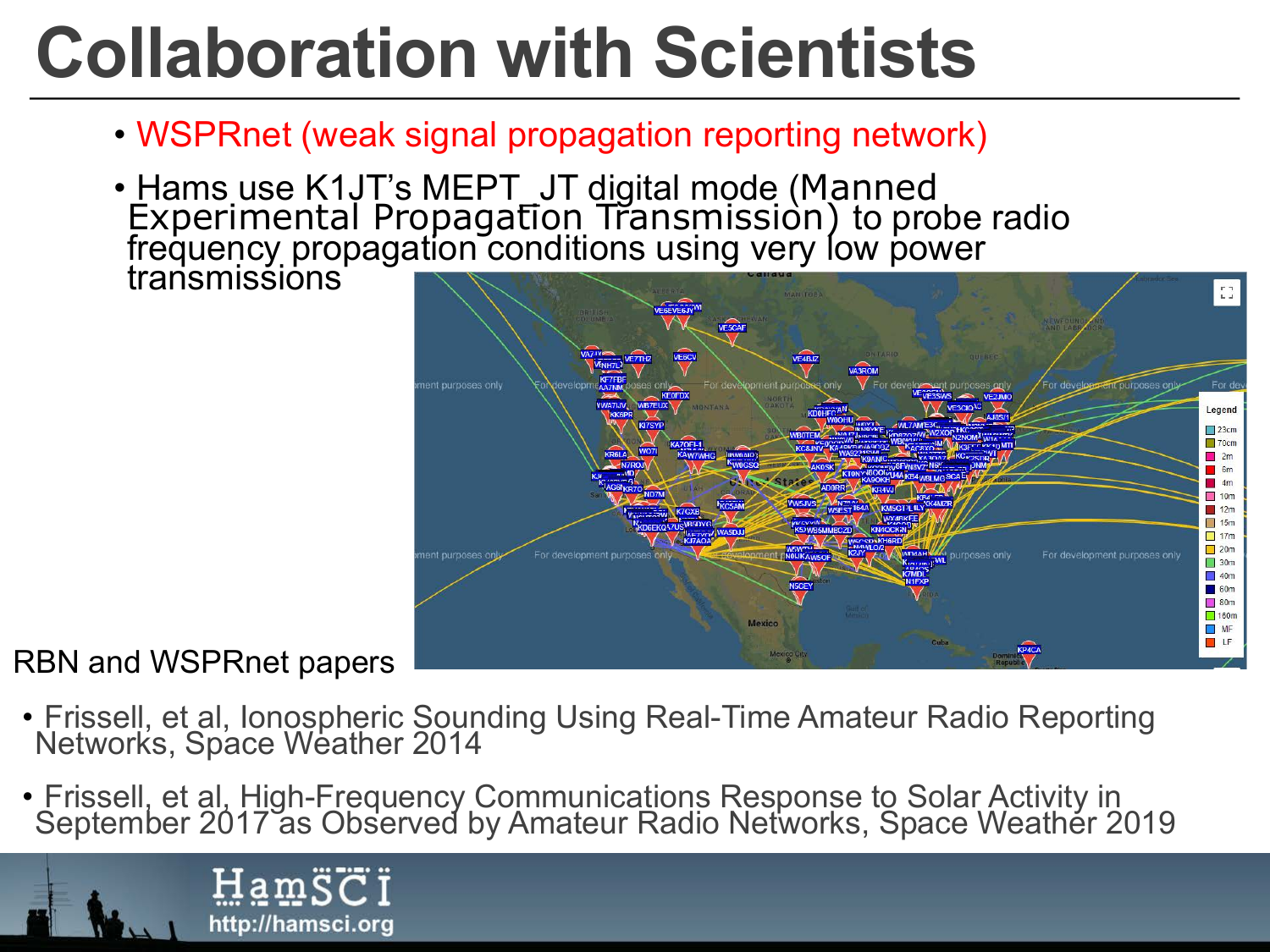- IARU/NCDXF worldwide beacon network
- 18 transmitters on 20m, 17m, 15m, 12m, 10m



| 100<br>103<br>106<br>Delay |       |                 | <b>OA4B 21 MHz</b> |      |                           |                  |
|----------------------------|-------|-----------------|--------------------|------|---------------------------|------------------|
|                            |       | 109             | 112                | 115  | 118                       | 121 UTC          |
|                            |       |                 |                    |      |                           |                  |
|                            |       |                 |                    |      |                           |                  |
| LP Long path               | 97 ms |                 | diam'r.            |      |                           |                  |
|                            |       |                 |                    |      |                           |                  |
| Short path                 | 36 ms |                 |                    | ias. |                           |                  |
|                            |       |                 |                    |      |                           |                  |
|                            |       | $8 - 8 - 8 - 8$ |                    |      | unstable area<br>- 10<br> | <b>SALL ROOM</b> |

- Monitor with Faros software (VE3NEA)
- OA4B reception in Italy on June 4, 2014 on 21 MHz
- Also captures SNR
- In between long path and short path suggests a skewed path

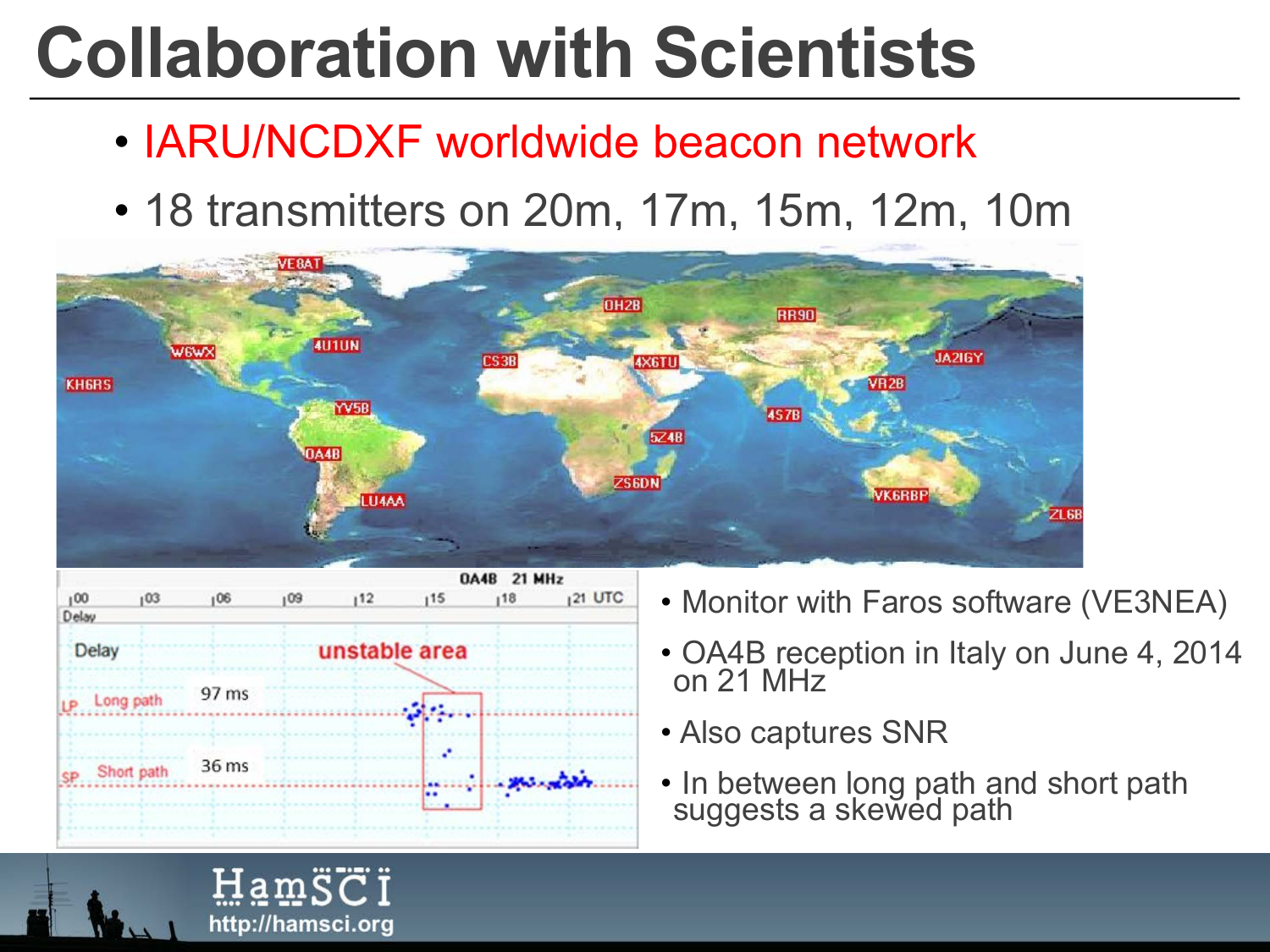#### What is the technical term for how often you go to a restaurant to eat a Greek sandwich?

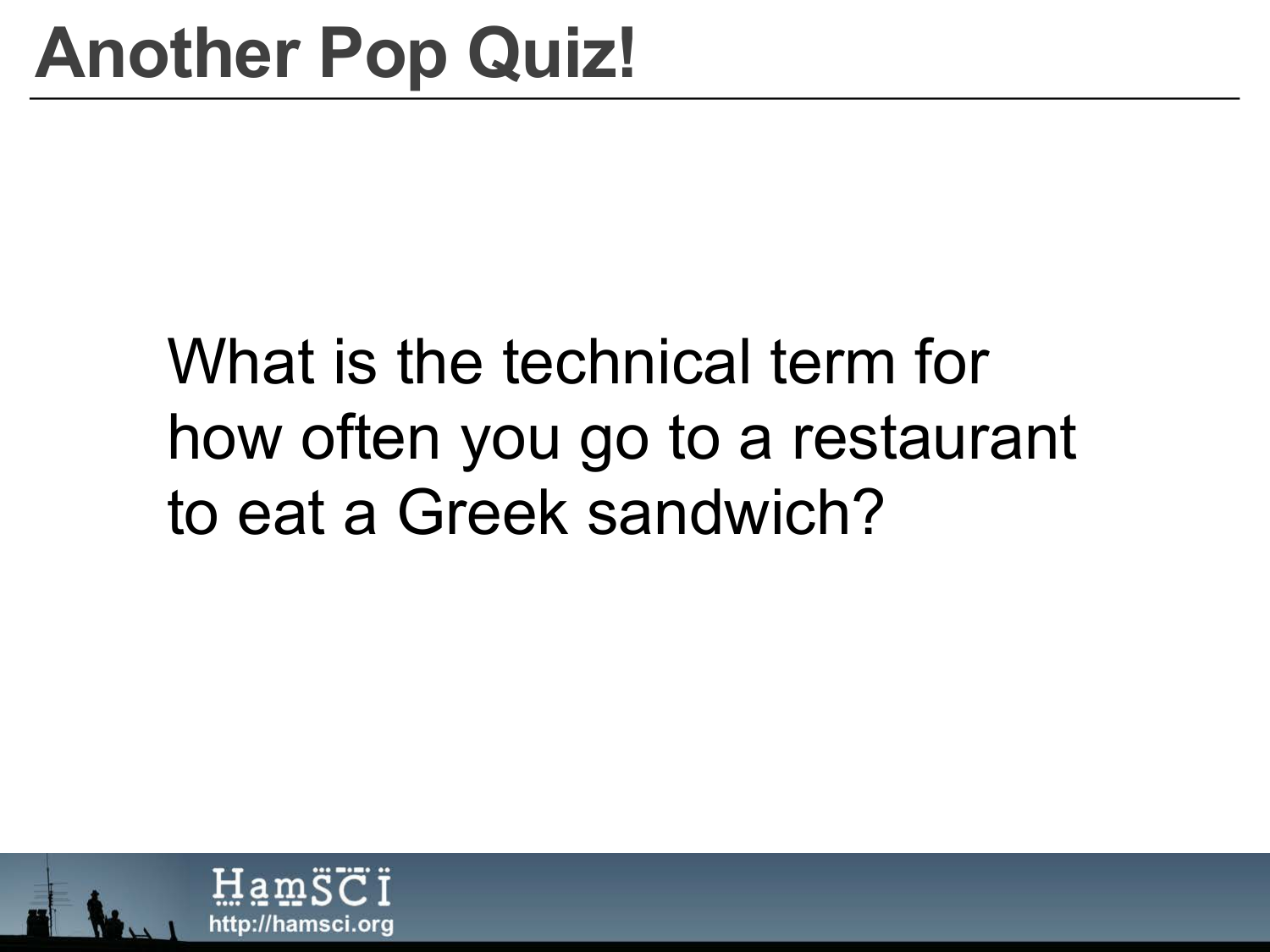# **Areas of Interest Needing Research**

- F2 region varies considerably on a day-to-day basis
- Solar radiation, geomagnetic field activity and events in the lower atmosphere coupling up to the ionosphere
	- See Rishbeth and Mendillo, Patterns of F2-layer variability, JASTP, 2001
- Result is we have a monthly median model of the ionosphere for propagation predictions – not a daily model
- Need to better understand the following
	- Geomagnetic field activity STORM model is current
	- Events in lower atmosphere
		- When do they generate AGWs?
		- When do AGWs couple up to the ionosphere?
		- How is propagation affected?
		- What parameter(s) would represent this process?

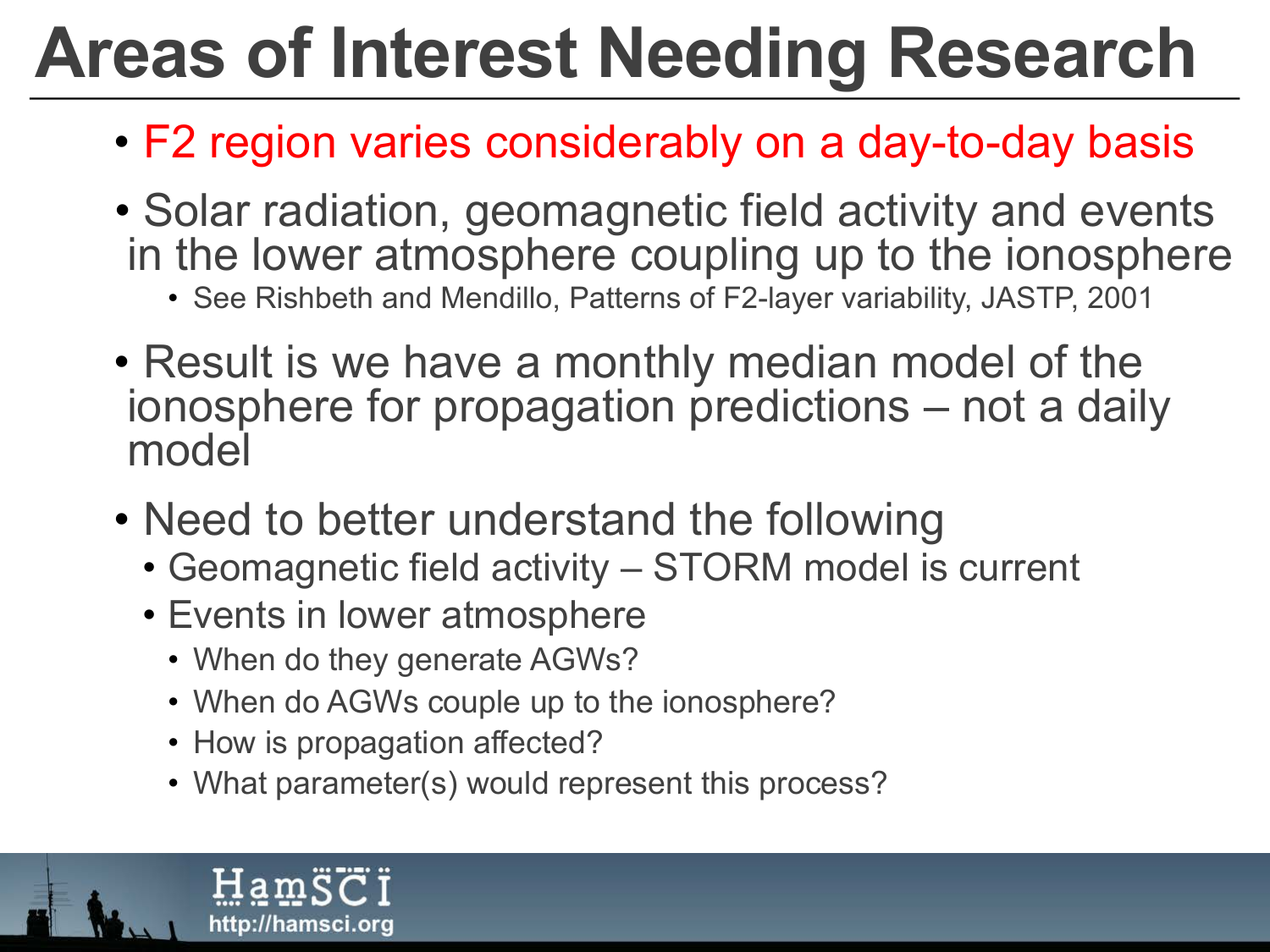## **Areas of Interest Needing Research**

#### • D region

- Our understanding of the D region is based on rocket flights, incoherent scatter radar, analysis of lightning discharges at VLF and models involving complicated chemistry
- The D region is the driver of propagation on the lower bands – especially on 630m, 160m and 80m
- On one hand it would be good to understand all of this
- On the other hand, it might take the excitement and mystery out of QSOs on the low bands!